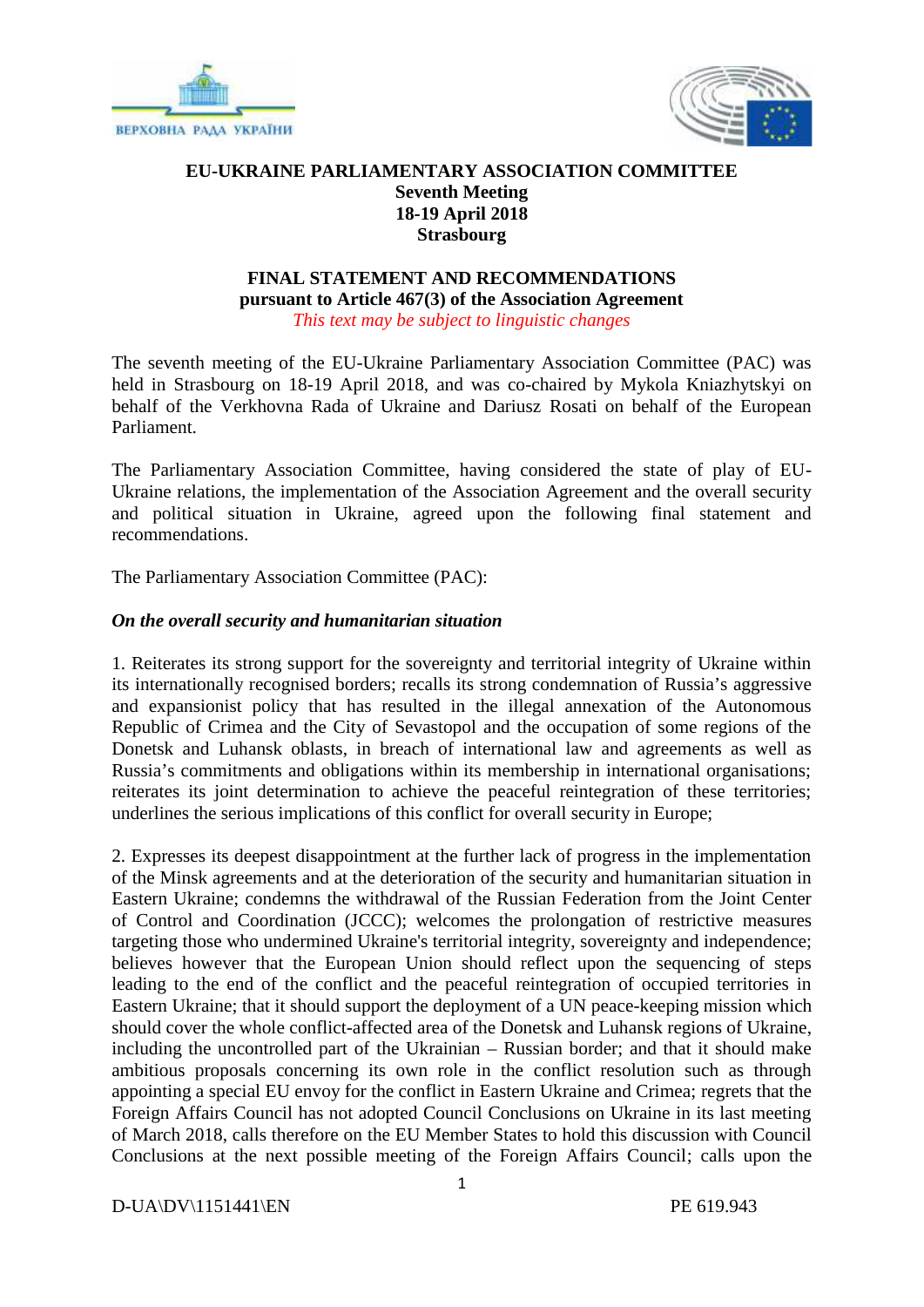



Ukrainian authorities to reform decisively the defense sector in accordance with the NATO standards in order to raise the quality of the national defense capability; to comply with its obligations under the international humanitarian law in respect of the protected person, and start maintaining records of the detainees, the missing and other persons; to develop and approve a strategy which will define, based on the Geneva and Hague conventions, a consolidated state policy in respect of persons who have a status of "protected" under international humanitarian law, harmonization and coordination of actions of all state organs, taking into account the world practice of post-conflict resolution;

3. Recalls that the security situation in the east of Ukraine remains tense and continue to gradually deteriorate, with a high number of casualties; expects Russia and the Russia backed separatists to stop without delay their hostile actions and live up fully to their commitments under the Minsk agreements, including notably the cessation of hostilities and the withdrawal of heavy weapons from the security zone along the line of contact foreseen in the Minsk Memorandum, as well as the reinstatement of full control of the state border by the government of Ukraine;

4. Reminds that Ukraine has almost 1,8 million Internally Displaced Persons and that 4.4 million people are affected by Russia's military aggression, of whom 3.4 million require humanitarian assistance and protection; calls on the Ukrainian government to provide necessary assistance to these people; expresses deep concern of the fact that due to the Russian aggression Ukraine has become a leader in the world in anti-vehicle mine casualties, that food insecurity has doubled since 2016 – with 1.2 million people food insecure – and that the conflict results in escalating cases of multi-drug resistant tuberculosis and HIV; welcomes the recent EU Joint Humanitarian-Development Framework for Ukraine but believes that a humanitarian disaster of this magnitude on European soil would deserve much higher political attention and financial commitments; calls on the Ukrainian authorities to start keeping record of the damages/losses (to determine the scope of pecuniary and non-pecuniary damages) in order to further compensate the victims of the armed conflict in line with the principles of justice;

5. In this context, reiterates its dismay at the continuation of the constraints placed upon humanitarian organisations in the non-government controlled areas and its calls on Russia backed separatists to ensure full, safe and unhindered access to separatist held areas for all humanitarian actors;

6. Strictly condemns that the the OSCE Special Monitoring Mission´s monitoring and freedom of movement are restricted by security hazards and threats, including risks posed by mines, unexploded ordnance (UXO) and other impediments; urges Russia-backed separatists to ensure a unhindered, safe and secure access throughout Ukraine;

7. While clearly underlining the primarily responsibility of the Russian Federation and the separatists it backs, calls on the Ukrainian authorities to exert additional efforts to alleviate the suffering of the population affected by the ongoing Russian military aggression, including through an easy access to pensions and social benefits and services for those living in the territories currently outside the government's control; calls on Ukrainian authorities to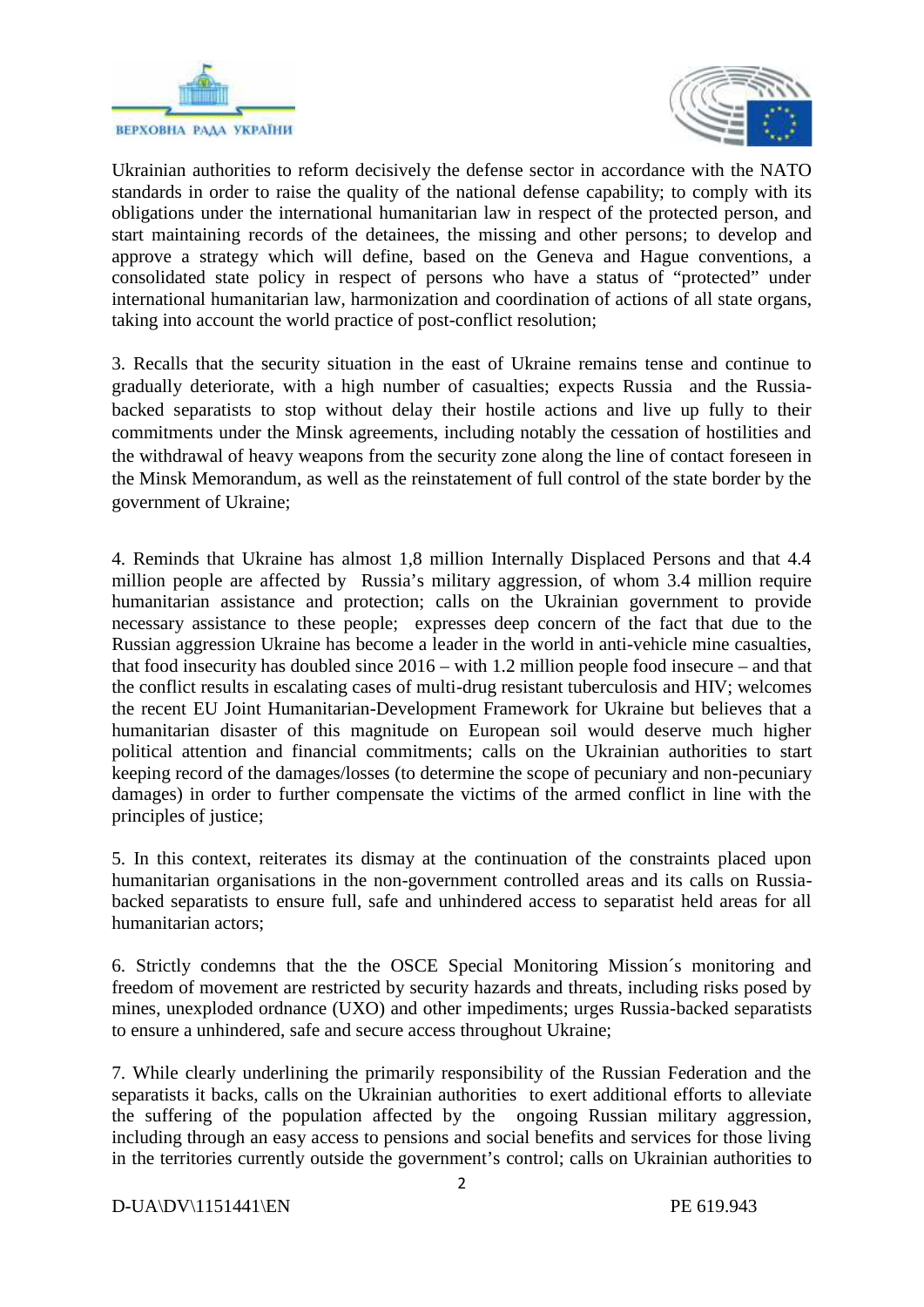



support and facilitate to the extent possible the work of humanitarian organisations in the occupied territories;

8. Expresses its deep concern at the deterioration of ecological situation in the East of Ukraine as a consequence of the military aggression, in particular problems related to water supply, which might have devastating consequences for the whole Europe and may lead to an irreversible technogenic disaster; urges Ukrainian authorities to maintain a centralised record of the damage done to the environment because of the Russian aggression against Ukraine; is deeply concerned about the possible flooding of the abandoned Yukon mine which bears huge risk of the pollution, including radioactive, for both groundwater and inland waters, with unpredictable severe consequences for the people on both sides of the contact line; urges all stakeholders to prevent this from happening and to work with all means to ensure a proper maintenance and water pumping at the mines;

9. Expresses disappointment at the fact that, four years after the illegal annexation of Crimea and the city of Sevastopol by the Russian Federation, no concrete proposal for an international format of negotiations on de-occupation of the peninsula (in line with EP resolution of 16 March 2017) has been discussed in international fora; strongly condemns illegal actions of the occupying authorities aimed at the organisation of the so-called "presidential elections" on temporary occupied territories of Ukraine - the Autonomous Republic of Crimea and the city of Sevastopol, which it does not recognize;

10. Furthermore condemns political persecution of Ukrainian citizens, illegally detained in Russia and the occupied Crimea, and urges release them immediately; expresses dismay at the further deterioration of the human rights situation in the Crimea especially for Crimean Tatars; in the light of these further violations of international law and fundamental rights and freedoms, believes that the EU and Ukraine should not only prolong existing sanctions but also impose additional ones on the Russian Federation, including against those responsible for the human rights violations and the organisation of the so-called Russian presidential elections in Crimea and the city of Sevastopol; furthermore encourages Ukrainian authorities to do their utmost to ease administrative procedures for Crimeans, including allowing them to have equal access to social, bank and notary services, simplifying the crossing of the administrative border including for those Crimeans evacuating their personal property, and improving the system for issuing/changing of passports, as well as urgently introducing an administrative procedure of registration of births and deaths of the Ukrainian citizens which took place on the temporarily occupied territory, as well as providing citizens with good sanitary and hygienic, medical and in general humane conditions at the entry/exit checkpoints;

11. Strongly condemns the participation of European politicians in "events" conducted on the territory of temporarily occupied Crimea and calls to abstain from illegal visits to the peninsula, which are in full contradiction with Ukrainian legislation;

# *On EU-Ukraine relations*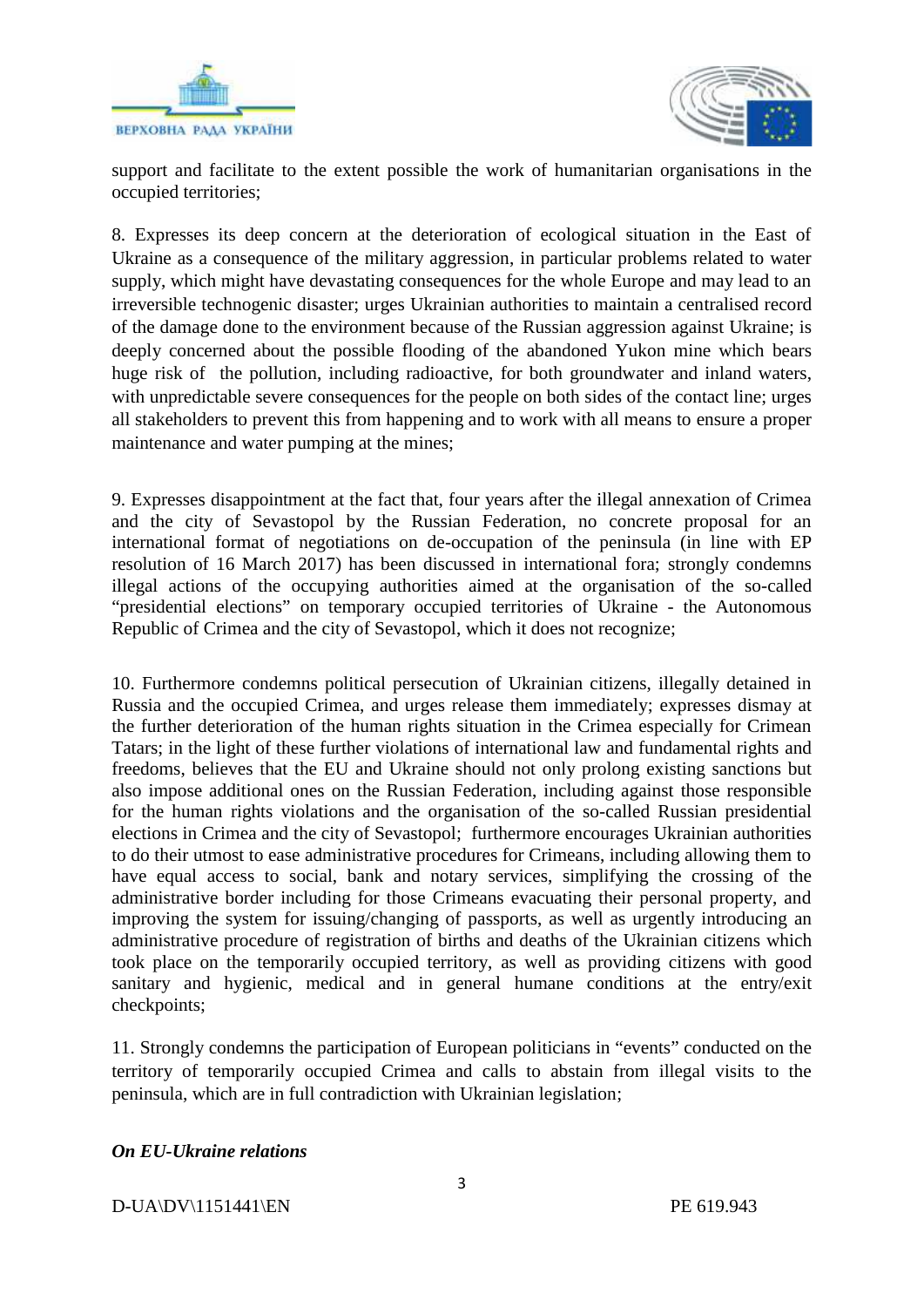



12. Reminds of the recent major achievements in EU-Ukraine relations, namely the entry into force of both the visa-free regime on 11 June 2017 and of the Association Agreement (AA) on 1st of September 2017; expresses satisfaction at the recent steps taken to improve a smooth implementation of the AA and to strengthen the coordination between all relevant institutional stakeholders, such as the Government Action Plan of October 2017 and the joint legislative roadmap of 28 February 2018; calls on the authorities to take appropriate measures in order to ensure that the ministries as well as the parliament have sufficient and well-trained staff in order to allow for a timely AA implementation; calls on the European Parliament in cooperation with European Commission and Ukrainian respective authorities to elaborate and implement a program of special capacity building traineeships aimed at raising the competences of the respective Ukrainian civil servants working in the sphere of AA implementation;

13. Believes that the EU should device an "Eastern partnership plus" model in line with the EP resolution on the Eastern Partnership (EaP) of 15 November 2017, including the creation of a dedicated support mechanism for EaP countries committed to implementing the AAs welcomes the establishment of the Euronest PA ad hoc working group on Association Agreements and calls for similar formats to be established in areas others than the interparliamentary cooperation; believes that, while the focus of bilateral relations should be placed on AA implementation, a thorough reflection should take place on areas in which the EU-Ukraine cooperation could benefit from further developments, beyond what is foreseen in the existing agreements; supports in this connection Ukraine's aspirations of joining the European Energy Union, Digital Single Market, Customs Union and being associated with the Schengen area, as well as further internal market access and deeper integration with EU transport networks, provided that the benefits of such projects for Ukraine are demonstrated, and in accordance with fulfilment of conditionality, notably in the area of rule of law and fight against corruption; looks forward to the results of the feasibility studies currently conducted by EU Commission on the four areas;

14. Stresses that the Association Agreement does not constitute the final goal in EU-Ukraine relations and welcomes the European aspirations of Ukraine; points out in this respect that Ukraine has a European perspective pursuant to Article 49 TEU, and may apply to become a member of the European Union provided it adheres to the Copenhagen criteria and the principles of democracy, respects fundamental freedoms and human and minority rights, and ensures the rule of law; considers that the EU should reconfirm Ukraine's European aspirations in the text of the final Declaration to be adopted at the 20th EU–Ukraine Summit in July 2018;

15. Expresses satisfaction at the progress made in implementing the roadmap detailed in the EP Needs Assessment Mission, inter alia through the "Jean Monnet Dialogues" held between the leaders of the Verkhovna Rada and in the framework of the Administrative Cooperation Agreement; is however convinced that all the necessary and much awaited internal parliamentary reforms cannot be further delayed and must be agreed upon and launched within the period remaining until the next parliamentary elections; therefore urges all relevant parties and actors to seize the momentum and build on the positive dynamic to take the necessary measures;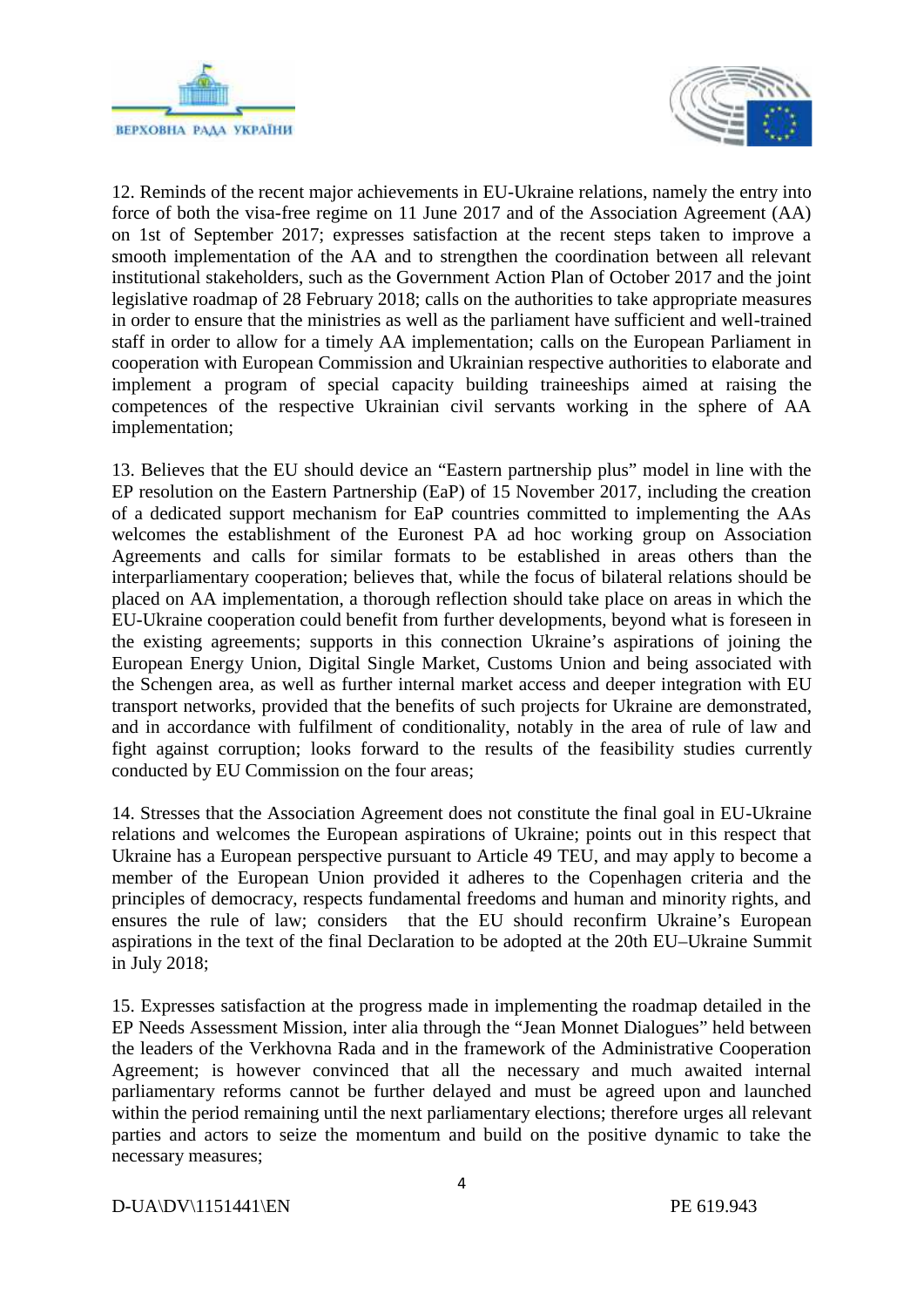



16. Regrets that Ukraine has not fulfilled the conditions allowing for for the payment of the last tranche of the previous EU macro-financial programme; welcomes the European Commission's proposal for a new macro-financial assistance programme and calls on the Ukrainian authorities to take measures to meet as soon as possible the conditions attached to this programme; supports the initiative to establish a broad investment package ("European Plan for Ukraine") in order to boost implementation of difficult reforms and economic growth; invites EU Member states to participate in the Copenhagen Conference dedicated to the investment support of the reforms in Ukraine on 27 June 2018;

17. Stresses the importance to oppose Russia's fake news and propaganda, including expected meddling in elections in Ukraine; calls for the strengthening of the Ukraine-EU cooperation in this field;

## *On the reform process*

18. Stresses that impressive reform efforts have been made by the Ukrainian authorities since 2014 under severe conditions caused by the Russian military and trade aggression and welcomes in particular steps forward in areas such as public procurement, macro-economic stabilisation, healthcare, pension reform and the decentralisation process; welcomes the recently adopted law on privatisation;

19. Reiterates its views that an effective fight against corruption is paramount for the success of the entire reform process; appreciates the progress made to consolidate the anti-corruption institutional architecture and close the space for corruption in numerous sectors; regrets however the lack of progress on the verification of e-declarations by the National Agency for Prevention of Corruption (NAPC); welcomes the adoption in first reading by the Verkhovna Rada of the law on the establishment of a High Anti-Corruption Court, but believes that further work is required in order to align the law with the recommendations by the Venice Commission; expresses concerns at the illegal disclosure of data linked to investigative or search actions of the National Anti-Corruption Bureau (NABU); stresses the importance to preserve independence of NABU and SAPO and their institutional capacity to investigate and prosecute impartially top corruption cases;

20. Regrets that the Ukrainian Parliament failed to pass laws that would abolish e-declaration requirements of the law obliging civil society activists working in the field of anti-corruption; calls for the necessary measures to be urgently taken to cancel it;

21. Emphasizes the crucial importance of completing the judicial sector reform at all levels; is convinced that a successful implementation of the reform will not be possible without more transparent performance of the High Qualification Commission of judges and without an active consultation of and civil society;

22. Reiterates the common commitment of Ukraine and the EU to further align their legislation and policies with their commitments under the Treaty Establishing the Energy Community and welcomes the signature of the Memorandum of Understanding between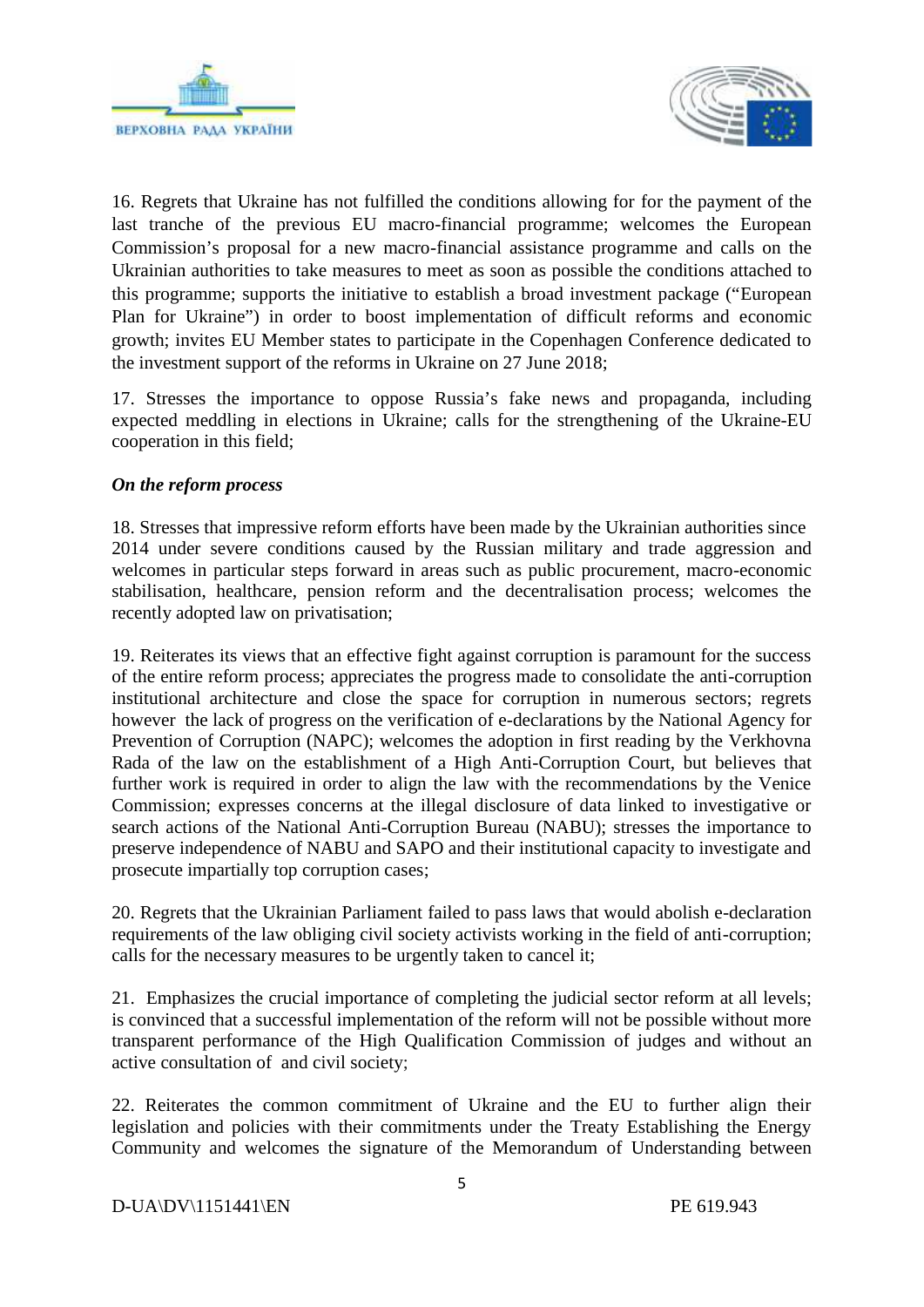



European and Ukrainian gas transmission operators; stresses the importance of completing the reforms in the energy sector, and therefore warmly welcomes the adoption of the Law on Electricity in April 2017; recalls that a high number of secondary legislation remains to be adopted in order to ensure the success of reforms in the energy sector; recalls the objectives and commitments laid down in the Euronest resolution on enhancing energy cooperation within the Eastern Partnership, towards the implementation of 2015 Paris Climate Change Agreement; emphasises the key role of renewable energy development and improved energy efficiency also as vectors of economic growth and employment;

23. Expresses its deep concern at the decision taken by Gazprom to stop supplying pre-paid gas to Ukraine and its following announcement to withdraw from the contract with Naftogaz; strongly condemns the instrumentalisation of gas supplies as a political tool of pressure by the Russian Federation and welcomes the European Commission's willingness to play a mediating role with a view to overcoming this tense situation; reconfirms the role of Ukraine as a strategic transit country for gas to Europe as foreseen by the EC Energy Union Strategy and reiterates its firm opinion that the construction of the Nord Stream 2 project is detrimental to European security, European energy security and European climate policy; calls on the European Commission and European Council to take action to make sure that this project is abandoned and to prevent further development of politically motivated energy projects, such as Nord Stream 2, in the future; considers that all gas pipelines entering EU territory should comply with EU rules, should be accessible to other operators and should be operated with the same levels of transparency;

24. Warmly welcomes the progress made in the decentralisation process, which has seen 30% of village municipalities having voluntarily amalgamated into new, larger municipalities; underlines the positive impact of this process, notably in terms of local development, quality of service for citizens, improvement of the business climate, reduction of sources of corruption and higher tax compliance; takes the view that, to complete the reform, new municipalities should be able to enjoy financial stability and a well-grounded legal status, and that also larger cities should be able to become part of the amalgamation process; also recommends to the Ukrainian authorities, with support of the EU, to improve legal knowledge of representatives of the local communities; regrets the abolishment of the open and competitive selection process that was previously introduced for hiring heads of Rayon and Oblast administration and their deputies as civil servants and the power attributed to the President to appoint and dismiss them as it represents a big risk for the achievements already attained through political decentralisation and the decentralisation reform in general;

25. Welcomes the steps taken by the Ukrainian authorities to modernize Ukraine's education and respects the sovereign right of Ukraine to reform its education system; calls on them to do so while fully respecting the rights of national minorities and consulting them;underlines in this respect that the Venice Commission recommendations on the new law on education should be fully implemented by the Ukrainian authorities; welcomes the steps already undertaken in this matter and encourages all concerned countries to engage in a constructive dialogue;

26. Reiterates its particular interest in seeing the Public Administration Reform fully implemented and underlines therefore, the particular and primary importance of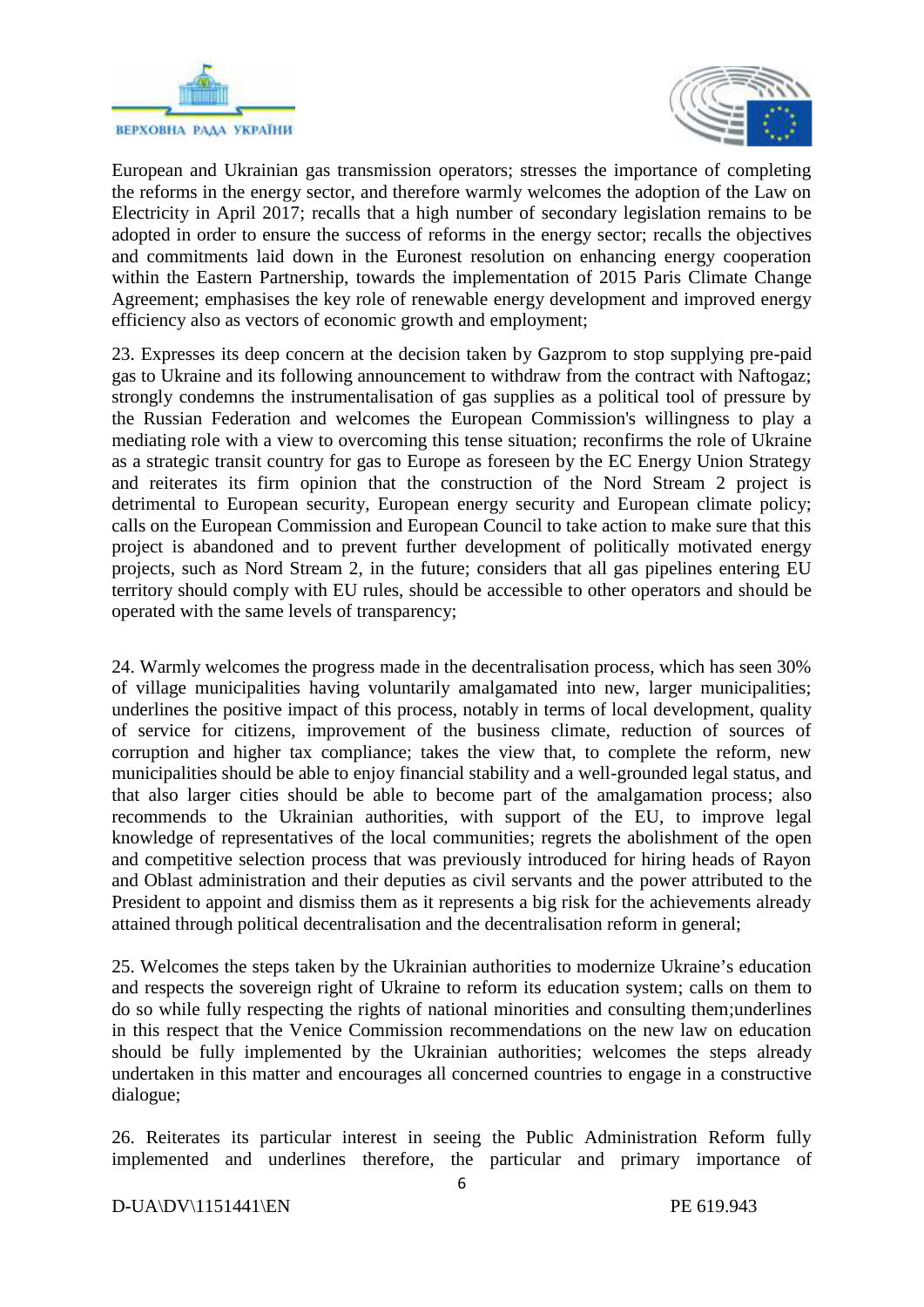



implementing the Public Administration Reform Strategy for 2016-2020; supports the establishment of the College of Europe branch on the basis of the Eastern European College of Territorial Civil Service and Local Self-Government (Khyriv, Lviv Oblast);

27. Expresses its deepest disappointment at the rejection by the Parliament of the draft law "On Service in Local Self-Government Bodies"; calls for the preparation and adoption in the nearest future a new version of that draft law and looks forward to its implementation, therefore leading to the formation of the new public administration in Ukraine;

28. Emphasizes the need to develop economic competition by improving hearing procedures of the antimonopoly authority as it is established in Article 255 of EU-Ukraine Association Agreement; expresses concern at the delays in implementation of the Association Agreement in the area of transport and urges for the necessary laws to be adopted; calls to urgently start the process of transport market liberalisation, including in the part of lifting the restrictions on access to railway transportation and the related infrastructure, for these purposes to accelerate the adoption of the relevant legislation and start the gradual implementation of related reforms; also expresses concern at the lack of protection of intellectual property rights and calls for immediate amendments to the legislation related to the protection of trademark holders, activity of collective management organisations and other issues of intellectual property rights protection, in particular taking into consideration the EU experience;

29: points out that it is critically important for Ukraine to attract large foreign direct investments (FDI) and internal capital investment to the real sector of economy; highlights the need to diversify Ukrainian's economy and exports, and to improve the trade balance; stresses the importance, for the intensification of trade under the DCFTA, of the creation of Export and Credit Agency (ECA) and of a comprehensive strategy for the reform of taxation and customs;

30. Strongly encourages the Ukrainian authorities to step up its efforts to implement the National human rights strategy and emphasises the importance of fulfilment of the plan of actions for 2015-2020 with an aim to reach the objectives of the strategy; encourages the Ukrainian authorities to move forward effective investigations into the crimes committed during the EuroMaidan protests and the violence in Odessa of 2 May 2014, in order to bring those responsible to justice without delay; is deeply concerned about reports that rape is used as a weapon of war; stresses that more needs to be done to eradicate violence against women and combat impunity; recognises the benefits of the Istanbul Convention to prevent and combat violence against women and protect victims and calls for a speedy ratification by Ukraine of the Istanbul Convention; looks forward to the full ratification of the Rome Statute of the International Criminal Court (ICC); urges Ukrainian authorities in cooperation with human rights organizations to provide the documentation of war crimes and effective investigations of crimes done due to the armed conflict; calls for the full respect of freedom of expression and of information; emphasises that Ukrainian authorities should pay more attention to ensuring gender equality and non-discrimination of persons belonging to minorities, including national and sexual minorities, in line with the provisions of the Association Agreement;